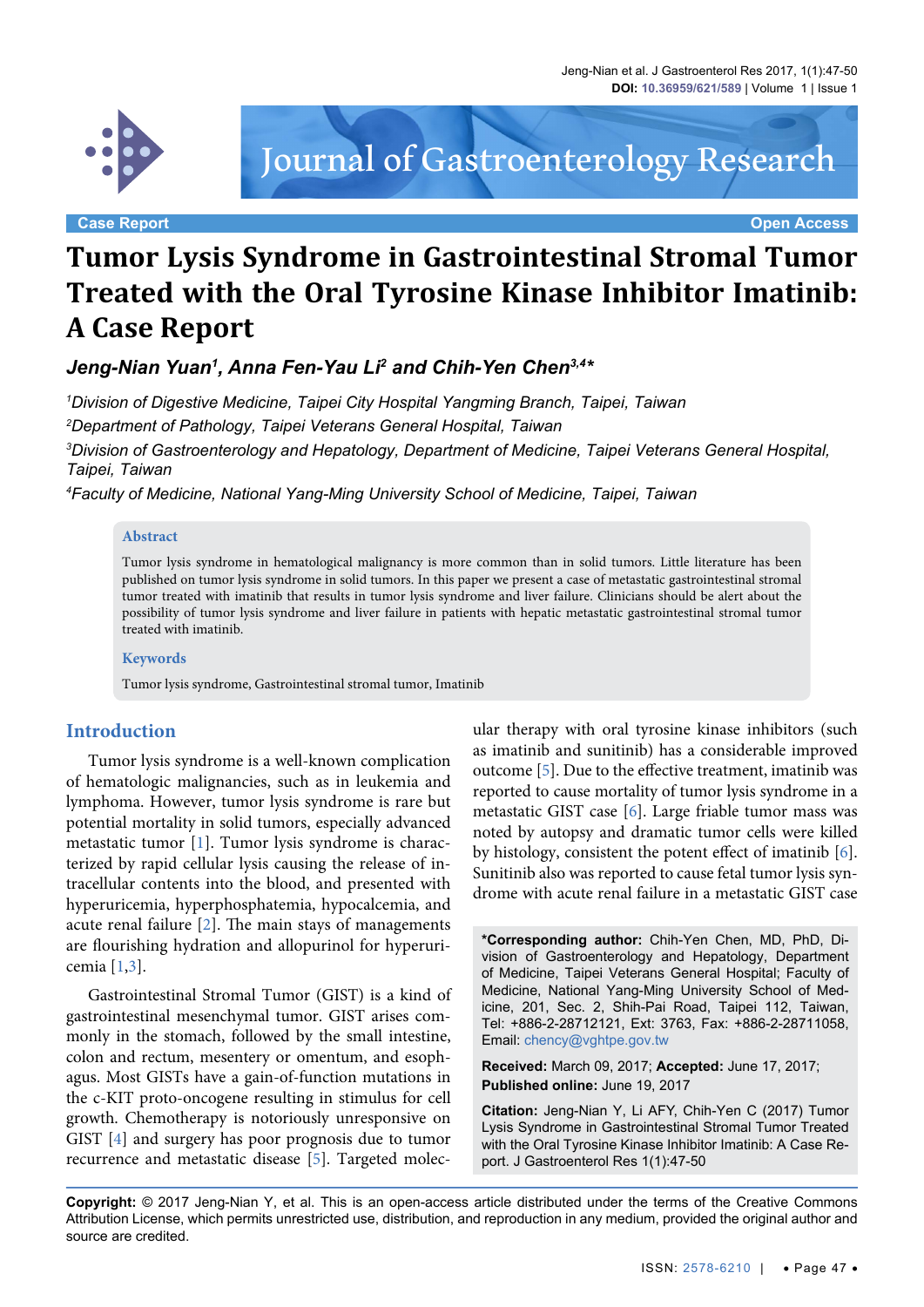<span id="page-1-0"></span>

|            | Table 1: Summary of laboratory findings over a 21-day period from 17 days prior to treatment with imatinib to 4 days post |  |  |  |  |  |  |  |
|------------|---------------------------------------------------------------------------------------------------------------------------|--|--|--|--|--|--|--|
| treatment. |                                                                                                                           |  |  |  |  |  |  |  |

| Laboratory parameter (Normal range) | <b>Admission day -17</b> | Day -15 Day -7 Day +1 |      |       | Day $+2$ | Day $+3$ | Day +4 (death) |
|-------------------------------------|--------------------------|-----------------------|------|-------|----------|----------|----------------|
| WBC (4500-11000/µL)                 | 11200                    | 11300                 |      | 20300 | 24600    | 17600    | 22200          |
| Hb (Male: 14-18 g/dL)               | 14.1                     | 13.8                  |      | 13.8  | 12.6     | 12.2     | 10.9           |
| Platelet (150-350/µL)               | 193                      | 178                   |      | 134   | 122      | 68       | 61             |
| Na (135-147 mmol/L)                 | 145                      | 146                   | 137  | 154   | 148      | 156      | 144            |
| K (3.4-4.7 mmol/L)                  | 3.2                      | 2.7                   | 4.3  | 5.4   | 8.8      | 7.4      | 6.3            |
| BUN (7-20 mg/dL)                    | 13                       | 13                    | 11   | 62    | 84       | 78       | 41             |
| Creatinine (0.7-1.5 mg/dL)          | 1.2                      | 1.1                   | 1.2  | 3.3   | 5.8      | 5.4      | 4.6            |
| Phosphate (2.1-4.7 mg/dL)           |                          | 3                     | 3.5  | 4.2   |          | 11.8     | 9.2            |
| Free calcium (1.13-1.31 mmol/L)     | 1.26                     |                       |      | 0.81  | 0.76     | 0.72     | 0.79           |
| LDH (131-250 U/L)                   |                          | 304                   | 358  | 480   | 9390     | 14800    | 37             |
| Uric acid (Male: 2.5-7.2 mg/dL)     |                          | 10.4                  | 10.1 | 19.2  | 27.3     |          | 15.3           |
| Ammonia (5-69 ug/dL)                |                          |                       |      | 248   | 858      |          |                |
| Albumin (3.7-5.3 g/dL)              |                          | 3.3                   | 2.9  | 2.8   |          |          |                |
| CK (27-168 U/L)                     | 75                       | 84                    | 35   | 77    |          |          |                |
| CRP (0-0.5 mg/dL)                   | 1                        |                       |      |       |          | 1        |                |
| ALT (0-40 U/L)                      | 43                       | 78                    | 59   | 128   |          | 5250     |                |
| AST (5-45 U/L)                      |                          |                       | 74   | 211   |          | 13900    |                |
| TB (0.2-1.6 mg/dL)                  |                          | 3.5                   | 3.7  | 4.6   |          |          | 15.4           |
| DB (0-0.3 mg/dL)                    |                          | 1.4                   | 1.6  | 2.4   |          |          | 6.5            |
| Alk-P (10-100 U/L)                  | 242                      | 226                   | 211  | 225   |          |          |                |

WBC: White Blood Cell; Hb: Hemoglobin; Na: Sodium; K: Potassium; BUN: Blood Urea Nitrogen; LDH: Lactate Dehydrogenase; CK: Creatine Kinase; CRP: C-Reactive Protein; ALT: Alanine Aminotransferase; AST: Aspartate Aminotransferase; TB: Total Bilirubin; DB: Direct Bilirubin; Alk-P: Alkaline Phosphatase.

<span id="page-1-1"></span>

**Figure 1:** Photomicrograph (× 400) of sonogram-guide biopsy of peritoneal mass A) The pathology of biopsy disclosed spindle cells with marked hypercellularity and pleomorphism (hematoxylin and eosin satin, × 400); B) Positive stain with special CD117+ stain (× 400).

after the fail of imatinib treatment [\[7\]](#page-3-1). Reduced dose of imatinib 300 mg therapy and prevention strategy of aggressive hydration, rasburicase and allopurinol were reported to completely diminish GIST without recurrence of tumor lysis syndrome, induced by imatinib 400 mg [\[8](#page-3-2)].

Here, we report a metastatic GIST case with liver metastasis and jaundice that developed tumor lysis syndrome immediately after treatment with the oral tyrosine kinase inhibitor, imatinib.

### **Case Report**

A 43-year-old male patient presented with a protruding mass on the right groin. He was healthy before and had no any systemic disease. Inguinal hernia was initially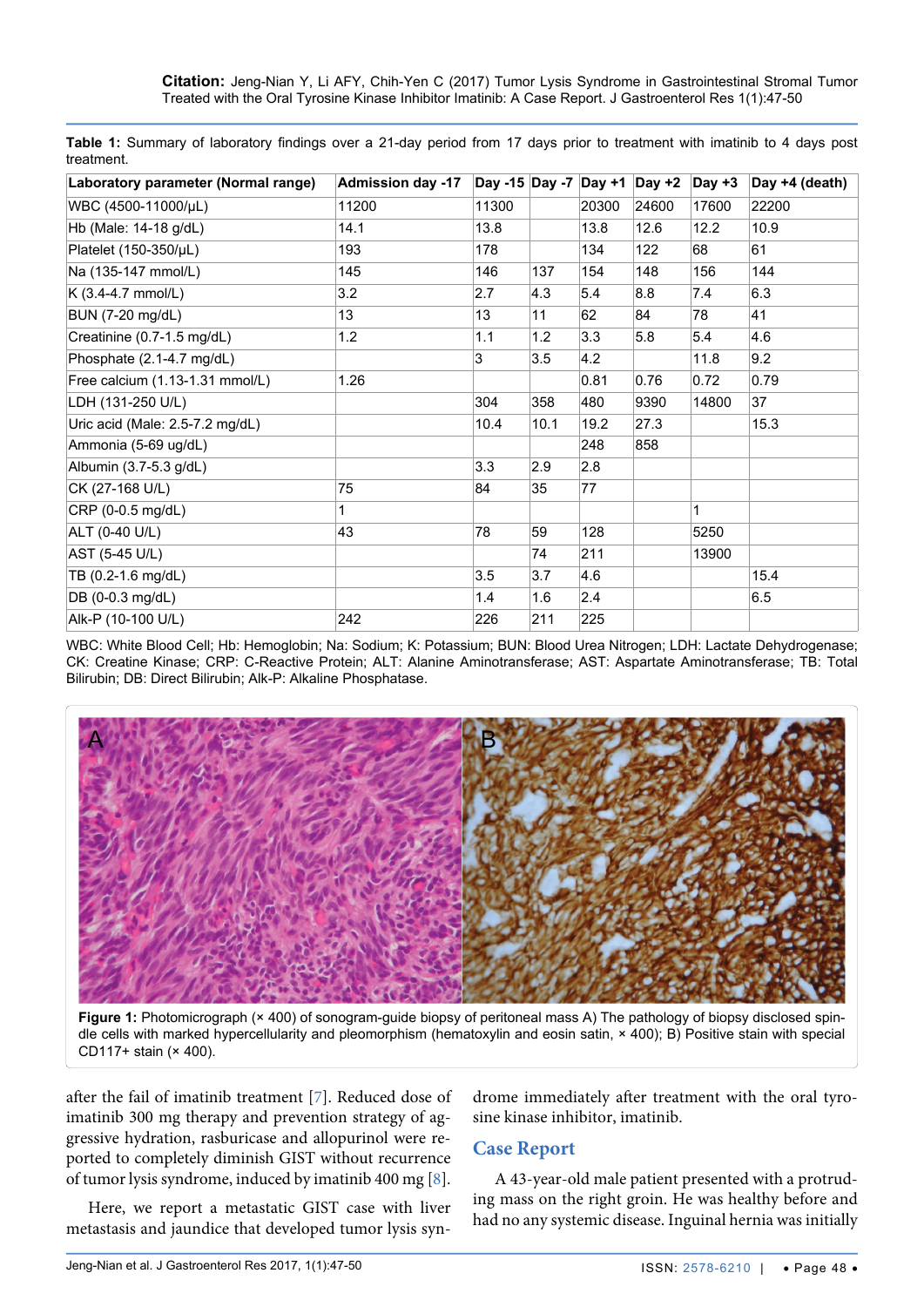suspected and he prepared to receive hernioplasty. Laboratory data showed mild elevated total bilirubin, direct bilirubin and alkaline phosphatase ([Table 1](#page-1-0)). However, computerized tomography scan demonstrated multiple confluent masses involving in the liver, mesentery, omentum, and peritoneum ([Supplemental Figure 1](#page-3-5)). A mass in the liver and peritoneal metastasis were found. Sonogram-guide biopsy was performed from the peritoneal mass. The pathology of biopsy disclosed spindle cells with marked hypercellularity and pleomorphism and positive for CD-117 ([Figure 1\)](#page-1-1). Metastatic GIST with mild jaundice was diagnosed.

Imatinib 400 mg once daily was prescribed. However, he lost consciousness the next day. His biochemistry data showed hyperkalemia, hyperuricemia, hyperphosphatemia, metabolic acidosis and hyperammonia. These results were compatible with the definition of laboratory tumor lysis syndrome and hepatic encephalopathy. Following acute renal failure was also in accordance with definition of clinical tumor lysis syndrome. Then he was transferred to intensive care unit because of unstable vital signs. His condition progressively went downhill in spite of aggressive management. He died 4 days after receiving his initial dose of imatinib.

## **Discussion**

Surgery remains the primary treatment in localized GIST when the operation can be smoothly carried out without excess morbidity or functional compromise [\[5\]](#page-2-4). Chemotherapy and radiotherapy have shown little efficacy in patients with unresectable GIST. Tumor lysis syndrome in GIST has been not reported until 2000. Imatinib was first introduced in a patient with metastatic GIST in 2000, which demonstrated a rapid and sustained partial response [\[4\]](#page-2-3). Sunitinib was suggested to be used in imatinib-resistant GIST [[5](#page-2-4)]. Owing to the potent effect, target molecular therapy is possible to cause tumor lysis syndrome in metastatic GIST. In 2007, Pinder, et al. [\[6](#page-3-0)] first reported the severe complication that an 81-year-old male patient with recurrent metastatic GIST, without liver metastasis, received imatinib 400 mg daily. Sunitinib 50 mg was also reported to cause fetal tumor lysis syndrome 7 days after initial treatment [\[7](#page-3-1)]. Our 43-year-old patient without systemic disease is the second metastatic GIST case, with liver metastasis and mild jaundice; treated with imatinib 400 mg daily had severe tumor lysis syndrome, renal failure and liver failure. Liver metastasis should be required special emphasis for the risk of tumor lysis syndrome in solid tumors [[9](#page-3-3)].

The risk factors for tumor lysis syndrome in solid tumors are metastatic disease, a high tumor burden, and responsive to the applied anti-neoplastic treatments [[9](#page-3-3)]. Our case was a metastatic GIST with high tumor burden, and effectively responsive to imatinib. These findings in our case are consistent with the above-mentioned risk factors for tumor lysis syndrome in solid tumors. Though, tumor lysis syndrome is rarely observed in solid tumors, however, the mortality rate in solid tumors complicated with tumor lysis syndrome is higher than that in hematological malignancies [[9](#page-3-3)]. Reduced dose of imatinib 300 mg therapy and pre-treatment of aggressive hydration, rasburicase and allopurinol may be the optative prevention strategy to reduce mortality of tumor lysis syndrome in solid tumor after target molecular therapy [\[8\]](#page-3-2). Recognition of risk factors and appropriate interventions are the keys to prevent tumor lysis syndrome. According to the patient stratification by risk in evidence-based review study [[10](#page-3-4)], solid tumors having the characteristics of rapidly proliferating with expected rapid response to therapy are categorized the intermediate risk for development of tumor lysis syndrome. Our case, featuring rapidly proliferating GIST with effective response to imatinib, is classified to the intermediate risk. For the patient with intermediate risk, hydration and allopurinol may be used for the prevention therapy of tumor lysis syndrome [\[10\]](#page-3-4).

In conclusion, we reported a comparative young case of metastatic GIST and liver metastasis that develops tumor lysis syndrome and liver failure after treatment with imatinib 400 mg. Metastatic GIST is of intermediate risk of tumor necrosis syndrome. Reduced dose of imatinib 300 mg therapy and pre-treatment of aggressive hydration, rasburicase and allopurinol may be the prevention strategy.

## **Author Contributions**

Yuan JN, and Chen CY were involved in the clinical care of patient; Li AFY analyzed pathological pictures; and Yuan JN and Chen CY wrote the paper.

### **References**

- <span id="page-2-0"></span>1. [Mirrakhimov AE, Ali AM, Khan M, et al. \(2014\) Tumor lysis](https://www.ncbi.nlm.nih.gov/pubmed/25002953)  [syndrome in solid tumors: an up to date review of the litera](https://www.ncbi.nlm.nih.gov/pubmed/25002953)[ture. Rare Tumors 6: 5389.](https://www.ncbi.nlm.nih.gov/pubmed/25002953)
- <span id="page-2-1"></span>2. [Cairo MS, Bishop M \(2004\) Tumour lysis syndrome: new](https://www.ncbi.nlm.nih.gov/pubmed/15384972)  [therapeutic strategies and classification. Br J Haematol](https://www.ncbi.nlm.nih.gov/pubmed/15384972)  [127: 3-11.](https://www.ncbi.nlm.nih.gov/pubmed/15384972)
- <span id="page-2-2"></span>3. [Davidson MB, Thakkar S, Hix JK, et al. \(2004\) Pathophys](https://www.ncbi.nlm.nih.gov/pubmed/15063817)[iology, clinical consequences, and treatment of tumor lysis](https://www.ncbi.nlm.nih.gov/pubmed/15063817)  [syndrome. Am J Med 116: 546-554.](https://www.ncbi.nlm.nih.gov/pubmed/15063817)
- <span id="page-2-3"></span>4. [Joensuu H, Roberts PJ, Sarlomo-Rikala M, et al. \(2001\)](http://www.nejm.org/doi/full/10.1056/NEJM200104053441404#t=article)  [Effect of the tyrosine kinase inhibitor STI571 in a patient](http://www.nejm.org/doi/full/10.1056/NEJM200104053441404#t=article)  [with a metastatic gastrointestinal stromal tumor. N Engl J](http://www.nejm.org/doi/full/10.1056/NEJM200104053441404#t=article)  [Med 344: 1052-1056.](http://www.nejm.org/doi/full/10.1056/NEJM200104053441404#t=article)
- <span id="page-2-4"></span>5. [Raut CP, Morgan JA, Ashley SW \(2007\) Current issues in](https://www.ncbi.nlm.nih.gov/pubmed/17268243)  [gastrointestinal stromal tumors: incidence, molecular biolo](https://www.ncbi.nlm.nih.gov/pubmed/17268243)[gy, and contemporary treatment of localized and advanced](https://www.ncbi.nlm.nih.gov/pubmed/17268243)  [disease. Curr Opin Gastroenterol 23: 149-158.](https://www.ncbi.nlm.nih.gov/pubmed/17268243)